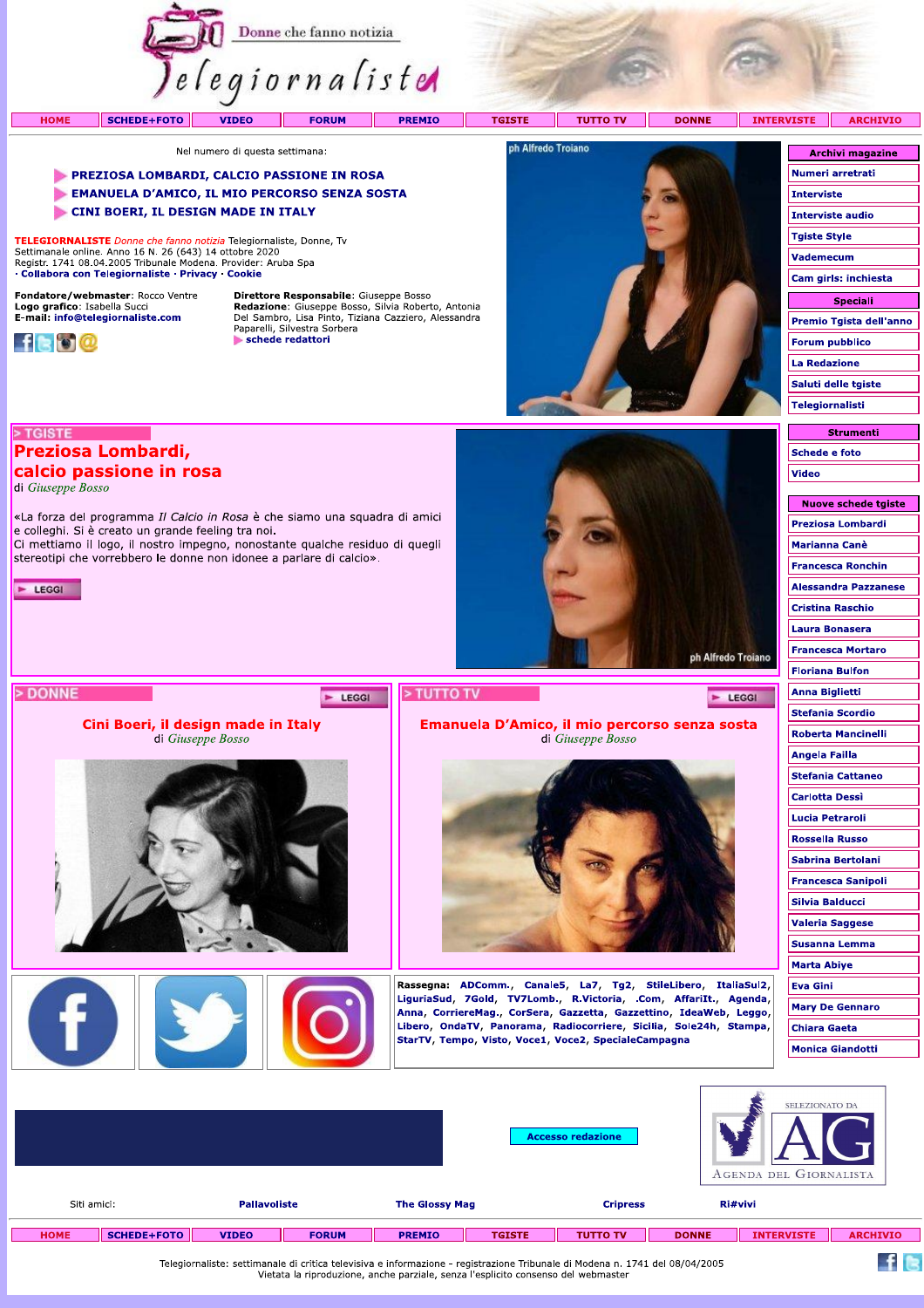|             |                    |              | Donne che fanno notizia<br><i>lelegiornaliste</i> |               |               |                 |              |                   |                 |  |
|-------------|--------------------|--------------|---------------------------------------------------|---------------|---------------|-----------------|--------------|-------------------|-----------------|--|
| <b>HOME</b> | <b>SCHEDE+FOTO</b> | <b>VIDEO</b> | <b>FORUM</b>                                      | <b>PREMIO</b> | <b>TGISTE</b> | <b>TUTTO TV</b> | <b>DONNE</b> | <b>INTERVISTE</b> | <b>ARCHIVIO</b> |  |

# Tgiste Approfondimenti e notizie sul mondo delle telegiornaliste

### Preziosa Lombardi, calcio passione in rosa

di Giuseppe Bosso

Incontriamo **Preziosa Lombardi**, volto del programma sportivo *Il Calcio in* Rosa.

### Giornalista sportiva per caso o per passione?

«Decisamente per passione, trasmessa da mio padre che da anni lavora nel mondo del calcio».

### .<br>Si può dire che con Il Calcio in Rosa sia in parte una risposta ad alcuni, speriamo residui, stereotipi relativi alla figura della giornalista sportiva?

«Sì, assolutamente. È lo spirito che anima il programma, e devo dire anzitutto grazie ad Anna Barbuto che mi ha voluta nello staff, se non ci fosse stata lei non ci sarei io. Nel mio piccolo cerco di ricambiare questa fiducia; ci mettiamo il logo, il nostro impegno, nonostante qualche residuo di questi stereotipi che vorrebbero le donne non idonee a parlare di calcio».

### Con le due Anna, Barbuto e Biglietti, si sente più complice o in competizione?

«Sembrerà scontato dirlo, ma si è creato un grande feeling tra noi e anche con Salvatore Sannino, che è stato ospite fisso nel programma. Anna Barbuto del gruppo è giustamente quella più pignola, perché è molto difficile portare avanti una trasmissione ed è per questo che cerco di aiutarla. La forza del programma è che siamo una squadra di amici e colleghi».

### Come ha vissuto, professionalmente e personalmente, il lungo periodo del lockdown e con quali prospettive vede il futuro, con le incertezze che l'impennata di nuovi contagi sta portando?

«Mi auguro davvero non ci sia un secondo lockdown che sarebbe disastroso per l'economia del nostro Paese; la cosa migliore per tutti è avere il massimo senso di responsabilità, che inizia con un gesto semplice come mettere la mascherina, ma doveroso in questo momento di incertezza, con il crescere dei contagi che ci ha un po' colti alla sprovvista; noi siamo stati fortunati come giornalisti a poter continuare il nostro lavoro da casa durante il periodo di chiusura».

### Che sensazioni le ha suscitato il caso Juve-Napoli e quale crede potrà essere il futuro del campionato, dove sono sempre di più i positivi tra le squadre?

«Sono rimasta esterrefatta da questa situazione, ritengo si potesse trovare una soluzione condivisa con un minimo di buonsenso. Il Napoli suo malgrado si era trovato ad affrontare nella precedente partita una squadra, il Genoa,

inconsapevolmente con diciassette giocatori positivi, quindi un intervento dell'Asl sarebbe stato necessario già in quel momento; la Juventus ha fatto quello che doveva fare non avendo ricevuto alcuna imposizione da alcuna autorità, va sicuramente rivista tutta la tematica relativa al protocollo da osservare, però non è stata comunque una bella pagina per il calcio italiano».

### Andare avanti non rischia di falsare davvero l'esito di questa stagione?

«Se già alla terza giornata è successo questo, non ho idea di cosa potrebbe accadere alla trentesima; andando avanti, crescendo il numero di contagiati che poi i entreranno in contatto con altre persone, le cose rischiano davvero di precipitare, per questo come le dicevo i protocolli vanno rivisitati, perché la stagione prosegua ed abbia una regolare conclusione».

### Cosa si augura per il futuro?

«Mi auguro che il calcio riesca a tornare davvero quello che ha rappresentato in passato e può ancora rappresentare, anzitutto per chi nel calcio vive e lavora. Sia: em auguro che in calcio riesca a cornere derretto quello che abbiamo vissuto».<br>Comunque per tutti un futuro migliore dopo quello che abbiamo vissuto».

interviste alle telegiornaliste

| <b>HOME</b>                                                                                                                  | <b>SCHEDE+FOTO</b> | <b>VIDEO</b> | <b>FORUM</b> | <b>PREMIO</b> | <b>TGISTE</b> | <b>TUTTO TV</b> | <b>DONNE</b> | <b>INTERVISTE</b> | <b>ARCHIVIO</b> |  |
|------------------------------------------------------------------------------------------------------------------------------|--------------------|--------------|--------------|---------------|---------------|-----------------|--------------|-------------------|-----------------|--|
|                                                                                                                              |                    |              |              |               |               |                 |              |                   |                 |  |
| Telegiarpalista: cettimonale di critica televisiva e informazione - registrazione Tribunale di Medena n. 1741 del 09/04/2005 |                    |              |              |               |               |                 |              |                   |                 |  |

Vietata la riproduzione, anche parziale, senza l'esplicito consenso del webmaster

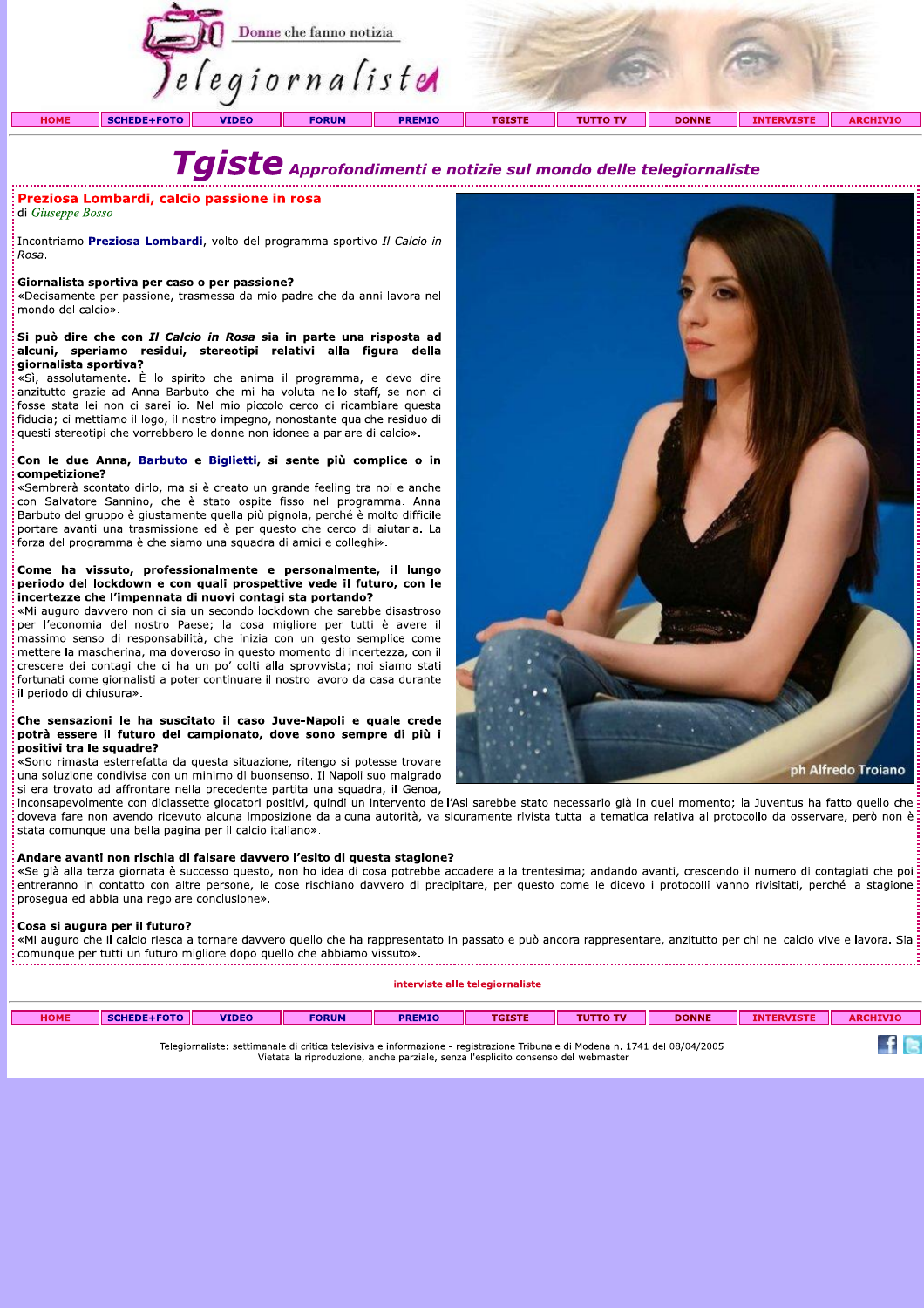

# Tutto TV Ieri, oggi e domani

### :<br>Emanuela D'Amico, il mio percorso senza sosta di Giuseppe Bosso

Gal Gadot nella appassionante saga di Fast & Furious: Rose Mc Gowan nella serie cult Streghe; Jennifer Carpenter sorella del carismatico Dexter: solo per citare alcune delle splendide attrici che il pubblico italiano ha avuto modo di apprezzare con la sua voce. Incontriamo la doppiatrice Emanuela **D'Amico** 

### Come hai vissuto il periodo del lockdown e come hai affrontato la ripresa del lavoro quando è stato possibile?

«Con sofferenza, anche se fortunatamente non si è ammalato nessuno dei mie cari. Ho approfittato del blocco per occuparmi di alcune cose che avevo in sospeso, non sono proprio stata ferma e non potrebbe essere altrimenti avendo tre figli».

Tra le attrici che hai doppiato particolare interesse ha suscitato, innegabilmente, Jennifer Carpenter per il personaggio di Debra Morgan della serie cult Dexter, che non a caso hai definito "valvola di sfogo" in un'altra intervista: con quali altre interpreti ti sei sentita maggiormente in sintonia?

«Mandy Moore nella serie This is us; un personaggio con una storia lacerante, un profondo amore per Jack, interpretato da Milo Ventimiglia, e con la quale ho sentito davvero di avere molte cose in comune».

E sempre parlando di Debra, un blogger ha scherzosamente contato una sua espressione tipica ripetuta nella serie, calcolando che l'ha pronunciata in pratica quanto hanno segnato Messi e Ronaldo in .<br>carriera, citando anche il tuo doppiaggio: cosa ti ha suscitato?

«Non lo sapevo, ma mi fa sorridere. E a tal proposito voglio darti un piccolo scoop in anteprima: prossimamente doppierò nuovamente Jennifer Carpenter in una nuova serie in arrivo su Mediaset, The Enemy Within».

### Molti tuoi colleghi che abbiamo intervistato ci hanno detto che il vostro mondo è una grande famiglia: concordi?

«Mah, "grande famiglia" non mi piace in verità, è un'espressione che trovo piuttosto buonista. Ma anzitutto ti devo premettere che se rifacessi questa domanda oggi ai colleghi che hai intervistato sono certa che ti darebbero una risposta diversa: adesso non si lavora più insieme al leggio, non possiamo nemmeno stare insieme nelle sale d'attesa e quindi è molto più difficile creare quei legami che una volta nascevano quasi spontaneamente».

**Tra i giovani emergenti del doppiaggio su quale scommetteresti per il futuro?**<br>«Forse **Federico Boccanera**, mio figlio – ride, ndr – battute a parte posso dirti che in alcuni di questi ragazzi e ragazze riscontro l'attegg affrontare questo lavoro, dove bisogna entrare in punta di piedi e con umiltà. Dire "hai una bella voce, puoi fare il doppiatore" è una cosa sbagliata. E io lo posso dire, per il percorso che ho attraversato, dove ho ricevuto qualche porta in faccia, ma mi sono servite per forgiare la grinta e il carattere che metto oggi nei miei personaggi».

### Da poco Alessio Cigliano ha ripreso le sue dirette del giovedì, parteciperai anche tu?

interviste a personaggi | interviste a telegiornalisti

| <b>HOME</b>                                                                                                                                                                                                       | SCHEDE+FOTO | <b>VIDEO</b> | <b>FORUM</b> | <b>PREMIO</b> | <b>TGISTE</b> | <b>TUTTO TV</b> | <b>DONNE</b> | <b>INTERVISTE</b> | <b>ARCHIVIO</b> |
|-------------------------------------------------------------------------------------------------------------------------------------------------------------------------------------------------------------------|-------------|--------------|--------------|---------------|---------------|-----------------|--------------|-------------------|-----------------|
| Telegiornaliste: settimanale di critica televisiva e informazione - registrazione Tribunale di Modena n. 1741 del 08/04/2005<br>Vietata la riproduzione, anche parziale, senza l'esplicito consenso del webmaster |             |              |              |               |               |                 |              |                   |                 |